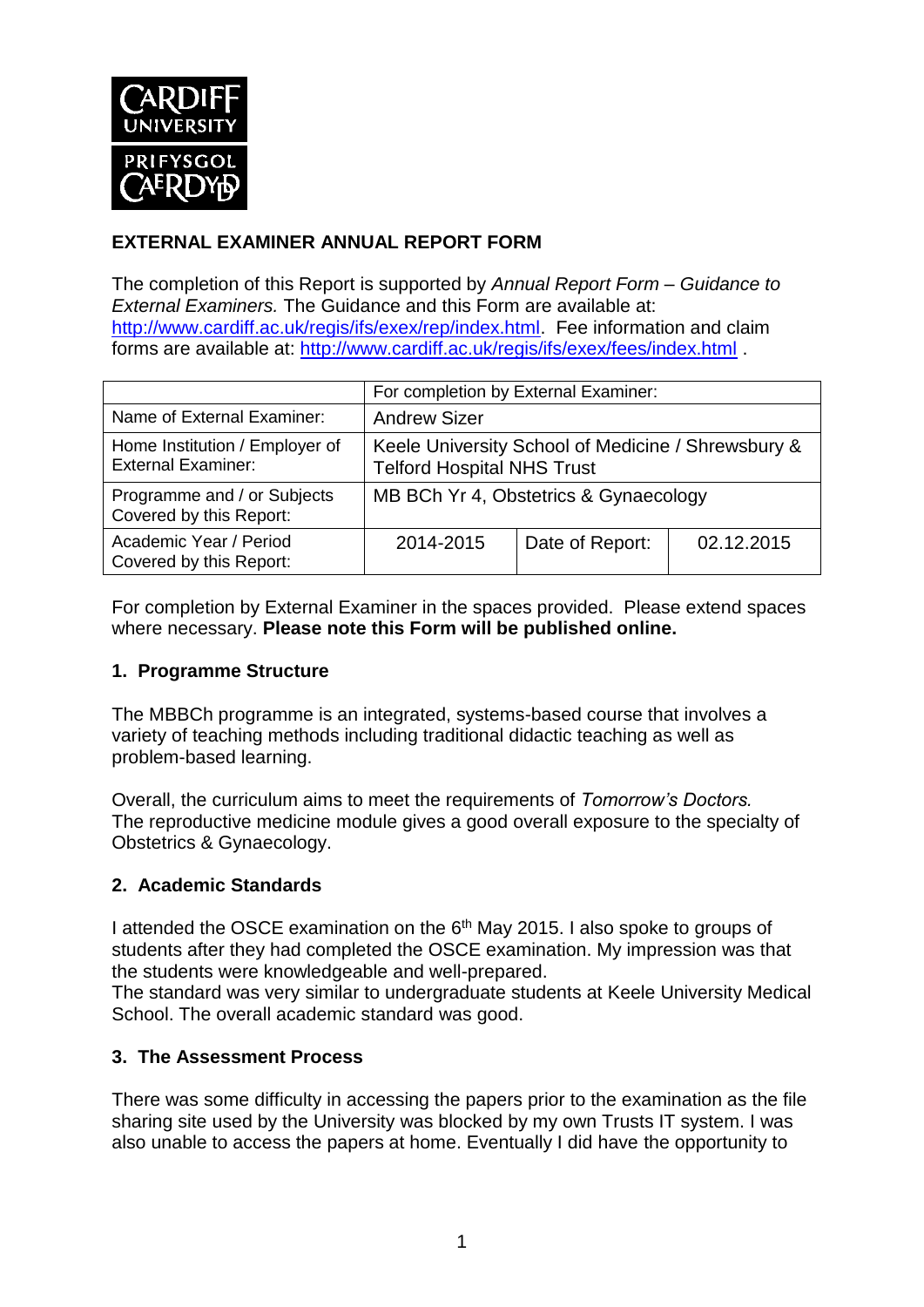review the written papers and the OSCE questions prior to the examination. We discussed this issue at the exam board.

I felt the questions were fair and had an appropriate breadth for an undergraduate examination in Obstetrics & Gynaecology. There was a good overall examiner briefing. Examiners then split into specialties, and there was also question specific briefing for examiners and role players. This ensured good consistency between circuits. Students were identified by University number rather than name and all appeared to be treated fairly.

I spoke to two groups of students after the OSCE examination. The students were happy with the teaching they had received and they felt the examination was fair. Some commented that there was a lot of background noise in the examination hall, and some felt that the size of the cubicles that contained each exam station was too small. However, overall, the students were happy with the arrangements within the examination hall.

#### **4. Year-on-Year Comments**

The standard and conduct of the examination this year was very similar to 2014.

#### **5. Preparation / Induction Activity (for new External Examiners only)**

Not applicable (2<sup>nd</sup> year of being External Examiner)

#### **6. Noteworthy Practice and Enhancement**

The OSCE stations covered key topics within the specialty.

The standard of the actresses (who played the simulated patients) was extremely high (very believable as 'patients' and extremely consistent within the circuit and between circuits) and I asked the Year Lead to convey my compliments to the relevant persons.

#### **7. Appointment Overview (for retiring External Examiners only)**

Not applicable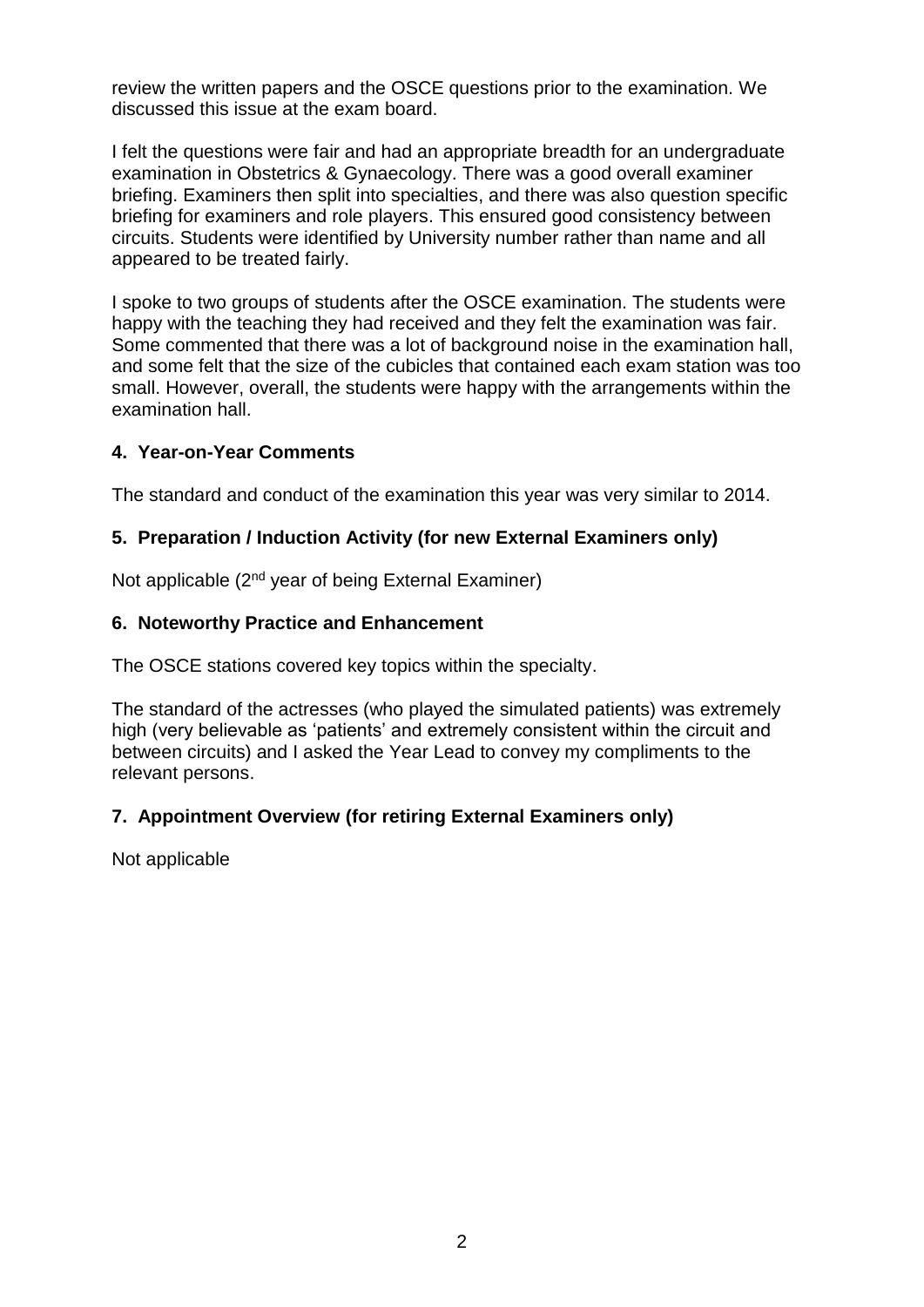# **8. Annual Report Checklist**

Please include appropriate comments within Sections 1-7 above for any answer of 'No'.

|                                              |                                                                                                                                                             | <b>Yes</b><br>(Y) | <b>No</b><br>(N) | N/A<br>(N/A) |
|----------------------------------------------|-------------------------------------------------------------------------------------------------------------------------------------------------------------|-------------------|------------------|--------------|
| <b>Programme/Course Information</b>          |                                                                                                                                                             |                   |                  |              |
| 8.1                                          | Did you receive sufficient information about the Programme and<br>its contents, learning outcomes and assessments?                                          | Y                 |                  |              |
| 8.2                                          | Were you asked to comment on any changes to the assessment<br>of the Programme?                                                                             |                   | N                |              |
| <b>Draft Examination Question Papers</b>     |                                                                                                                                                             |                   |                  |              |
| 8.3                                          | Were you asked to approve all examination papers contributing<br>to the final award?                                                                        | Y                 |                  |              |
| 8.4                                          | Were the nature, spread and level of the questions appropriate?                                                                                             | Y                 |                  |              |
| 8.5                                          | Were suitable arrangements made to consider your comments?                                                                                                  | Y                 |                  |              |
|                                              | <b>Marking Examination Scripts</b>                                                                                                                          |                   |                  |              |
| 8.6                                          | Did you receive a sufficient number of scripts to be able to assess<br>whether the internal marking and classifications were appropriate<br>and consistent? |                   |                  | N/A          |
| 8.7                                          | Was the general standard and consistency of marking<br>appropriate?                                                                                         | Y                 |                  |              |
| 8.8                                          | Were the scripts marked in such a way as to enable you to see<br>the reasons for the award of given marks?                                                  |                   |                  | N/A          |
| 8.9                                          | Were you satisfied with the standard and consistency of marking<br>applied by the internal examiners?                                                       |                   |                  | N/A          |
| 8.10                                         | In your judgement, did you have the opportunity to examine a<br>sufficient cross-section of candidates' work contributing to the<br>final assessment?       |                   |                  | N/A          |
| <b>Coursework and Practical Assessments</b>  |                                                                                                                                                             |                   |                  |              |
| 8.11                                         | Was the choice of subjects for coursework and / or practical<br>assessments appropriate?                                                                    | Y                 |                  |              |
| 8.12                                         | Were you afforded access to an appropriate sample of<br>coursework and / or practical assessments?                                                          | Y                 |                  |              |
| 8.13                                         | Was the method and general standard of assessment<br>appropriate?                                                                                           | Y                 |                  |              |
| 8.14                                         | Is sufficient feedback provided to students on their assessed<br>work?                                                                                      |                   | N                |              |
| <b>Clinical Examinations (if applicable)</b> |                                                                                                                                                             |                   |                  |              |
| 8.15                                         | Were satisfactory arrangements made for the conduct of clinical<br>assessments?                                                                             | Y                 |                  |              |
| <b>Sampling of Work</b>                      |                                                                                                                                                             |                   |                  |              |
| 8.16                                         | Were you afforded sufficient time to consider samples of<br>assessed work?                                                                                  |                   | N                |              |